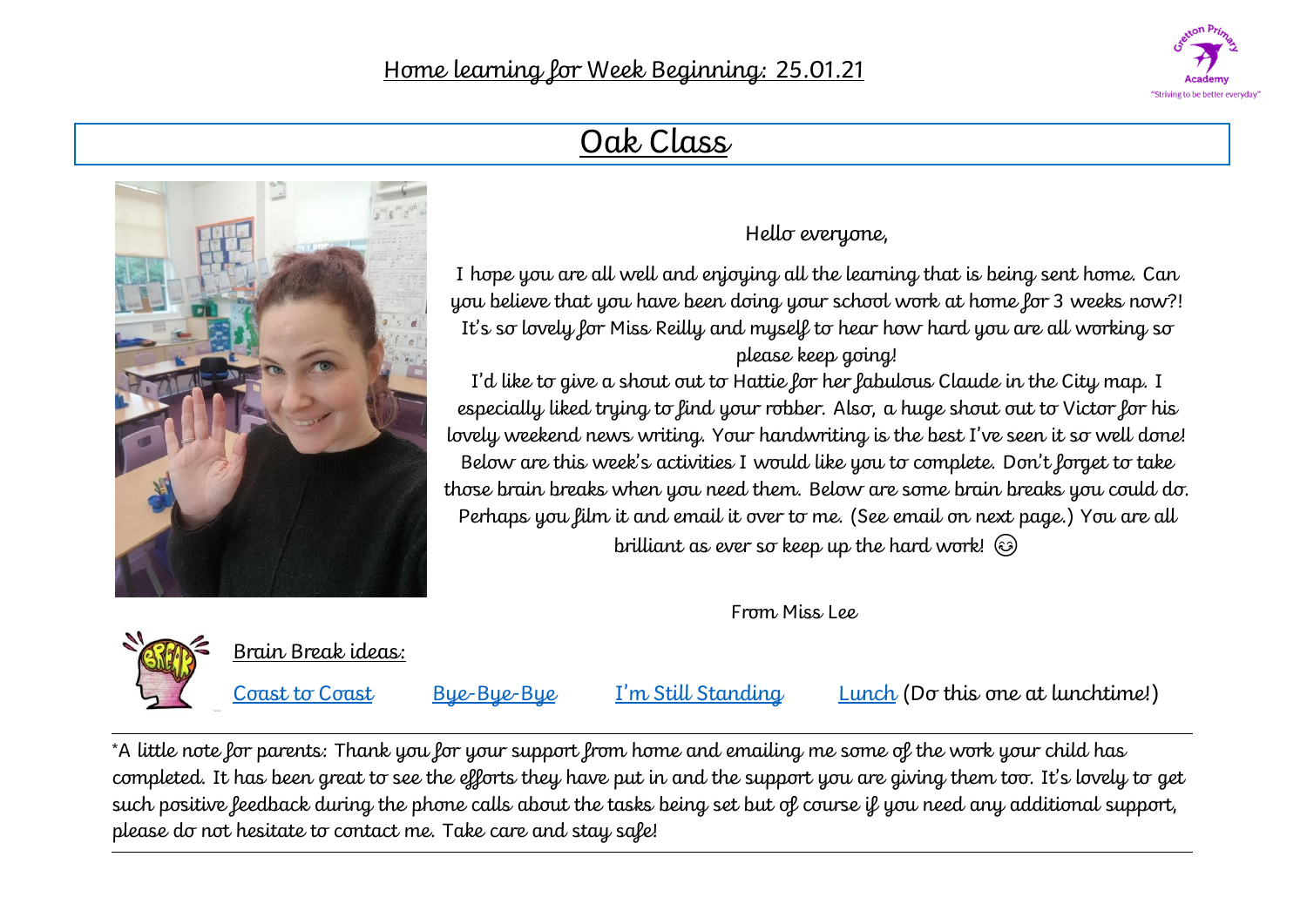

#### Whole School Message

Below are lessons that we would like you to complete in Maths and English. The other subjects will be spread across the afternoons. Some will include a recorded video of a teacher, who will explain the concept being taught.

There are boxes of reading books available outside the school gates for you to borrow if needed. It is really important that you bring them back and place them in the returns box.

Don't forget that your learning log has resources you can use such as year group spellings, number lines, 100 square grid. In the home learning section of the school website there are additional resources and links to educational websites.

We would really like it if you would send work to class teachers for them to be able to look at. If you would like to send one e mail per week with work attached (e.g. photos) to **oakclass@grettonprimary.org** the class teacher or teaching assistant will respond to you.

The most important thing for you to remember is that we want you to try your best! If you find work too hard or too easy, or struggle to access any of the work online, please let your teacher know when they ring you weekly.

Your happiness and wellbeing is the most important thing to us! Please see other activities box for some ideas to help your well-being.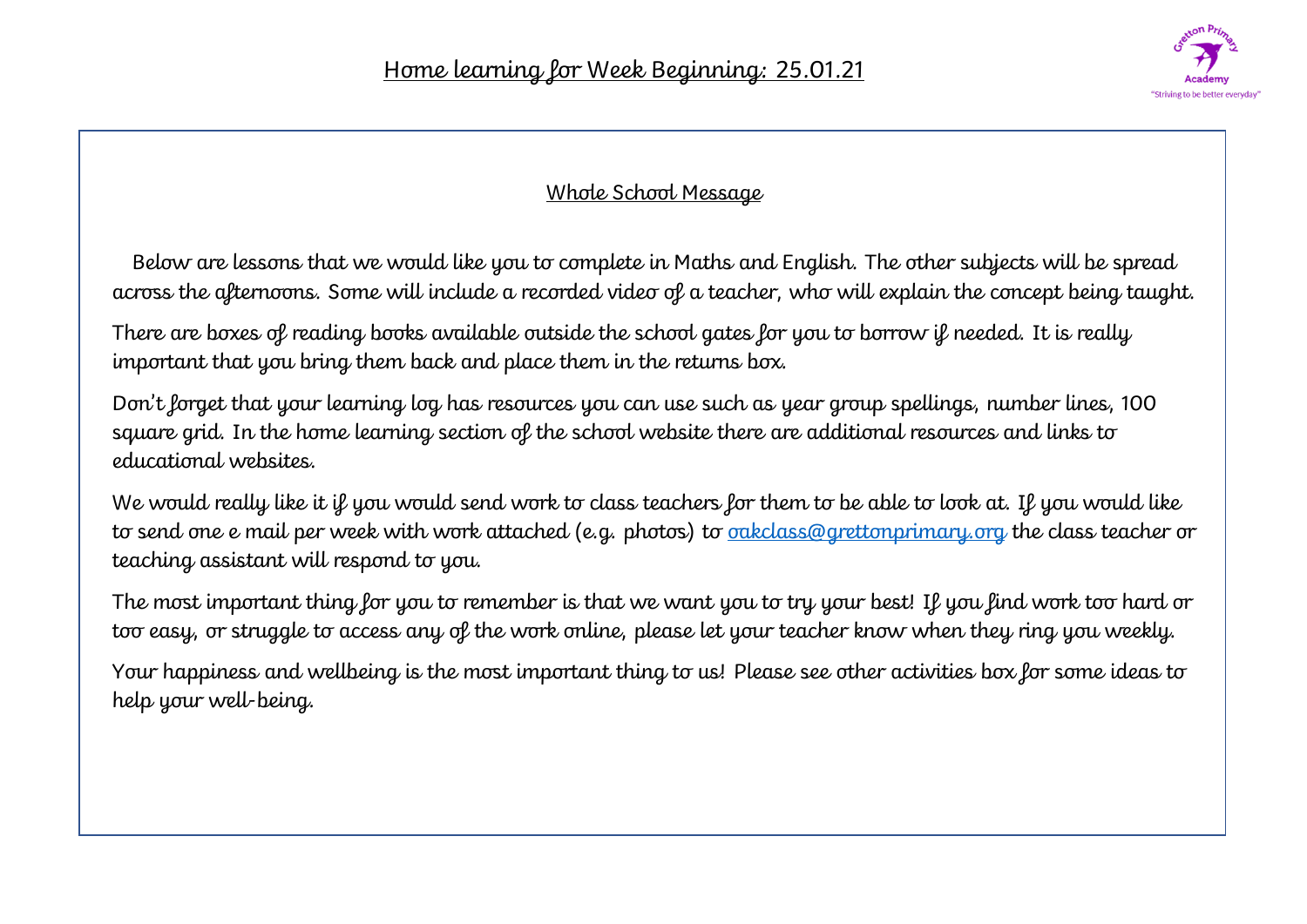

Timetable - this is a suggestion for how you might structure your day - feel free to make it work for you!  $\odot$ Aim to be up and ready by 9:00am and have a good breakfast! Phonics – These take place live at 9:30am or are available for 24 hours. (See more information to follow) Have a break (30 mins) – run around outside/go for a walk/play a game Maths - Maths should take around 1 hour. Have a break (30 mins) – run around outside/go for a walk/play a game Literacy –This should take around 1 hour. LUNCH!  $-$  (60 mins) Try and get outside for some fresh air, if you haven't already. Literacy Reading - 15-30 mins of reading your reading book for pleasure. This is VERY important. PM – This activity will vary each day, this should take around 1 hour.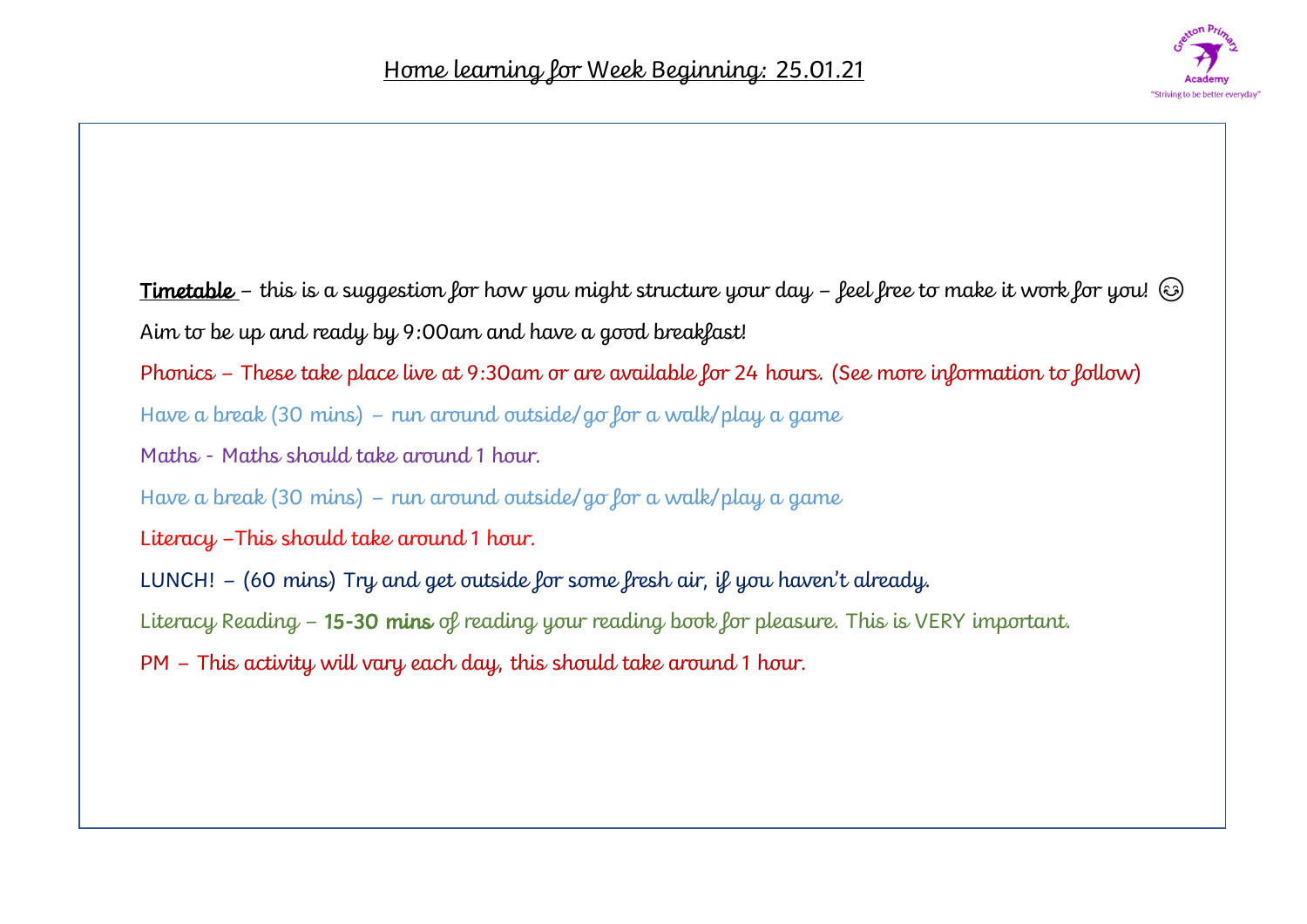

| Maths     |                                                                                                             |
|-----------|-------------------------------------------------------------------------------------------------------------|
| Monday    | Warm up your maths brains with one of the problems on the 'Maths Morning Starter' attachment.               |
|           | Today you are going to recap on how to find a part using a part whole model. Start by watching the          |
|           | video on YouTube named Composing and Decomposing Numbers!                                                   |
|           | Watch the White Rose Maths (WRM) video named <b>Finding a Part</b> and complete                             |
|           | the worksheet named WRM Monday when instructed.                                                             |
|           | Work through the worksheet named Part Whole Model Worksheet to see if you                                   |
|           | can find the missing parts. You can also challenge yourself by making your                                  |
|           | own addition number sentences too.                                                                          |
|           | When you have finished, why not try and have ago at the Knights to See You game on <b>Education city</b> .  |
| Tuesday   | Warm up your maths brains with one of the problems on the 'Maths Morning Starter' attachment.               |
|           | Start todays lesson by watching Jack Hartman sing a song about <b>Subtraction Action</b> . You are going to |
|           | learn about subtraction by crossing out the picture to find out how much is left.                           |
|           | Watch the video named Subtraction Taking Away - Crossing Out and complete the worksheet named               |
|           | WRM Tuesday when instructed. Once you feel confident how to subtract by crossing out have a go at           |
|           | the worksheet named Subtraction Crossing Out Activity. If you finish all of this, perhaps you could         |
|           | create your own subtraction number sentences by drawing pictures to cross out. If you do this, please       |
|           | add it to your home learning book.                                                                          |
| Wednesday | Warm up your maths brains with one of the problems on the 'Maths Morning Starter' attachment.               |
|           | Watch the Subtraction with a Pirate song on YouTube to recap from yesterdays lesson. Remember when          |
|           | you are taking away, you can cross out to find out how many are left.                                       |
|           | Watch the video named Subtraction Taking Away - Using the Symbol and complete the worksheet                 |
|           | named WRM Wednesday when instructed.                                                                        |
|           | Have a go at playing the Monster Subtraction game online. You can select which number you want to           |
|           | take away. If you get stuck, you can draw the number of dots and cross them off.                            |
| Thursday  | Warm up your maths brains with one of the problems on the 'Maths Morning Starter' attachment.               |
|           | Watch the video named <b>Subtraction - Finding a Part</b> and complete the worksheet named WRM Thursday     |
|           | when instructed.                                                                                            |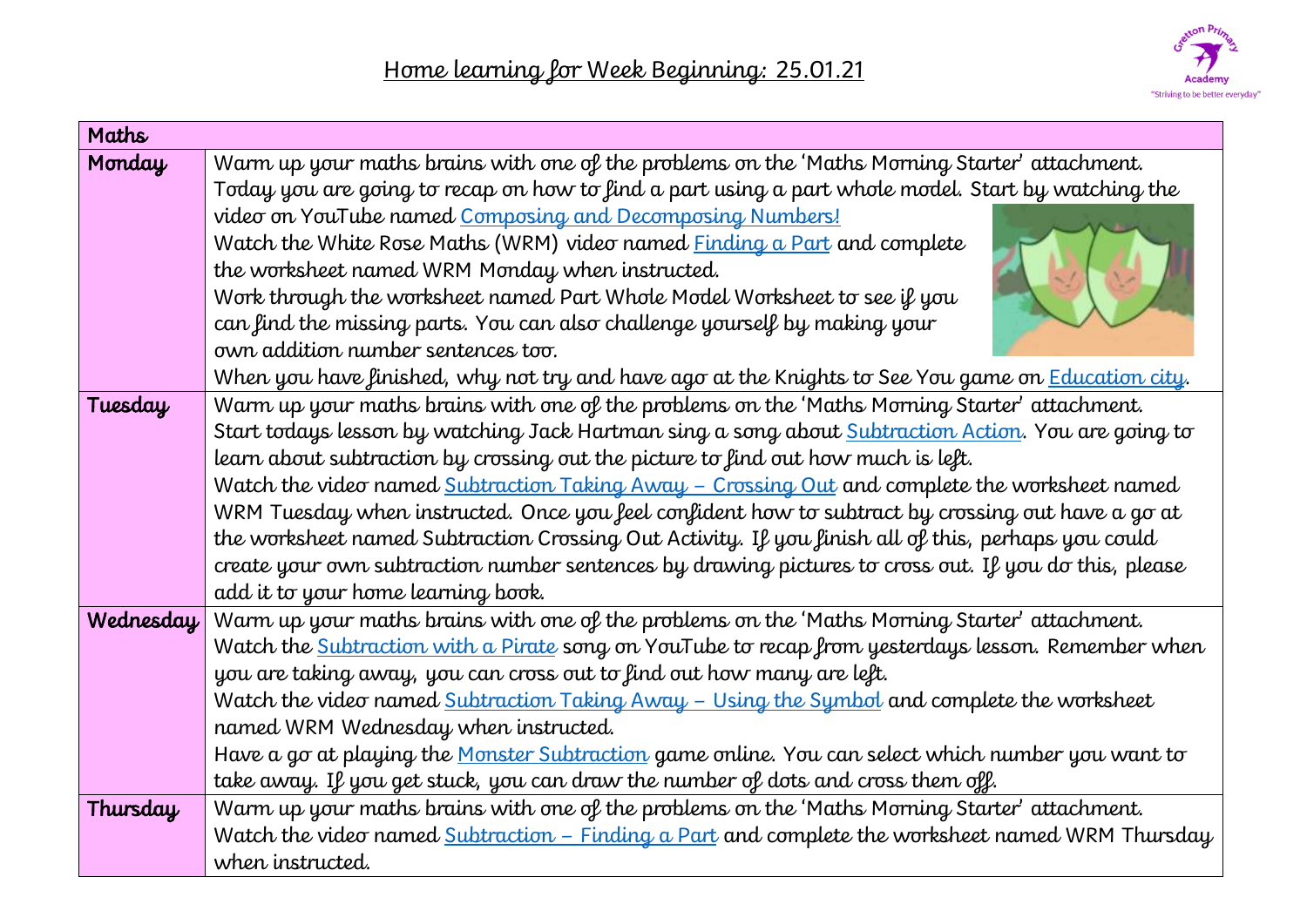

|        | Now I would like you to play the online game called Maths Invaders. Click on the play game button and<br>select subtraction. Then click on the subtraction you feel is the best level for you or alternatively click on<br>Year 1 at the bottom. Good luck and have fun!<br>Finish off the session by completing the attachment named Colour by Subtraction. Use any method you<br>have learnt to work out the answers. |           |           |           |                                                                                       |
|--------|-------------------------------------------------------------------------------------------------------------------------------------------------------------------------------------------------------------------------------------------------------------------------------------------------------------------------------------------------------------------------------------------------------------------------|-----------|-----------|-----------|---------------------------------------------------------------------------------------|
| Friday | <b>Big Maths</b><br>Step 3                                                                                                                                                                                                                                                                                                                                                                                              | Step 4    | Step 5    |           |                                                                                       |
|        | $2 + 1 =$                                                                                                                                                                                                                                                                                                                                                                                                               | $4 + 6 =$ | $7 + 2 =$ | $3 + 6 =$ | <b>BEAT THAT</b> - Can you                                                            |
|        |                                                                                                                                                                                                                                                                                                                                                                                                                         | $5 + 5 =$ | $9 + 2 =$ | $4 + 2 =$ | challenge yourself and<br>complete the beat that number<br>sentences within 1 minute? |
|        | $2 + 3 =$                                                                                                                                                                                                                                                                                                                                                                                                               | $1 + 9 =$ | $3 + 4 =$ | $5 + 2 =$ | How many did you get correct<br>and how long did it take you?                         |
|        |                                                                                                                                                                                                                                                                                                                                                                                                                         | $8 + 2 =$ | $5 + 3 =$ | $2 + 6 =$ | Did you beat your score from<br>last week?                                            |
|        | روی                                                                                                                                                                                                                                                                                                                                                                                                                     | $3 + 7 =$ |           |           |                                                                                       |
|        |                                                                                                                                                                                                                                                                                                                                                                                                                         |           |           |           |                                                                                       |

Counting – You are going to be doing your [counting by 10s workout with Jack Hartman](https://www.youtube.com/watch?v=W8CEOlAOGas) again this week. Watch the video and shout out the 10s when you see them. When you've done that, see if you can work through the worksheet named Missing Numbers.

Learn its – This week you are going to be working on counting in multiples of 2s up to 20 (and beyond if you think you can do it.) Watch the [Count by Twos](https://www.youtube.com/watch?v=HtxNe5yAF_E) song on YouTube and count along with the numbers. Have a go at **Painting the Squares** in twos. Do you notice a pattern?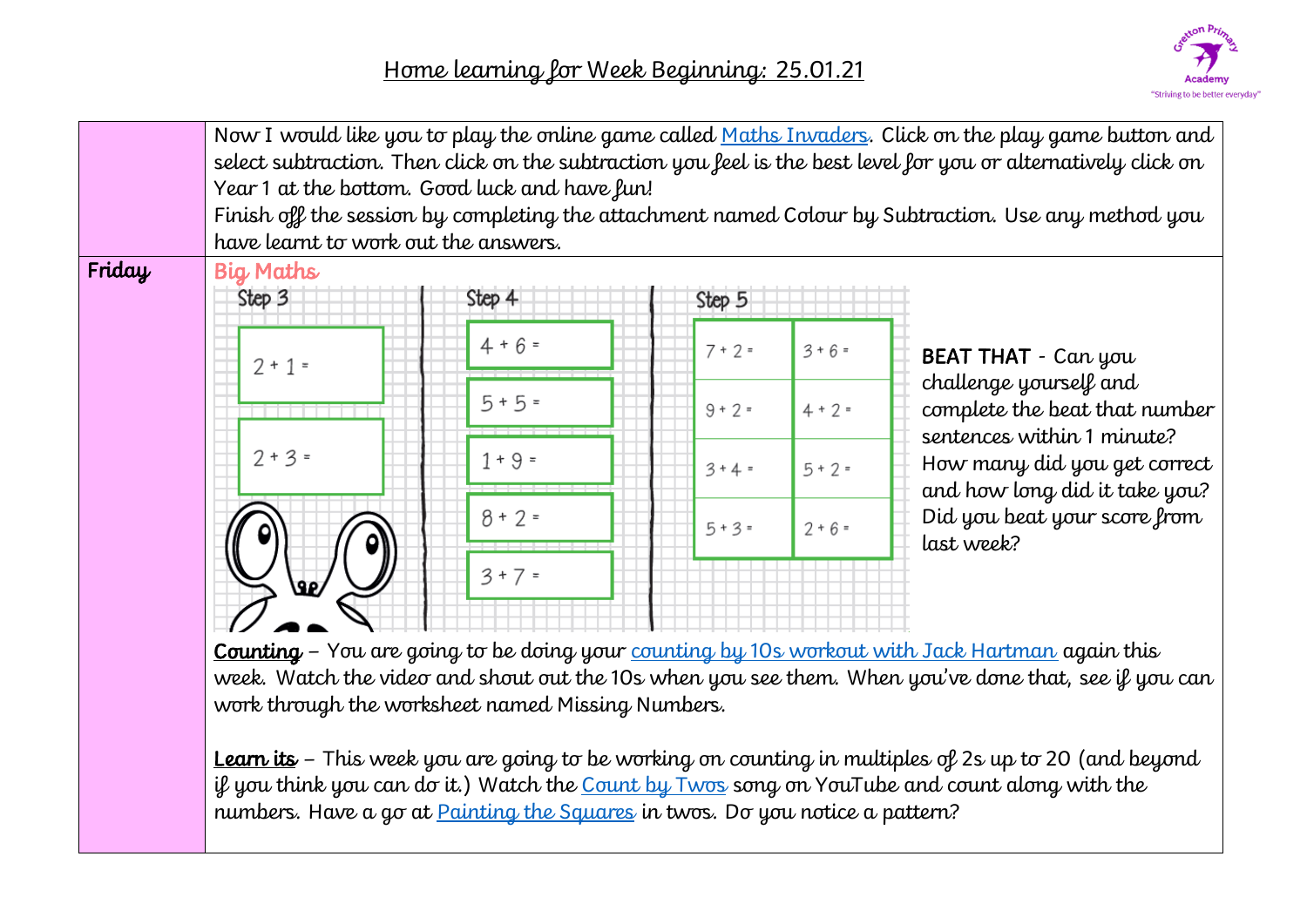

It's nothing new - We have done a lot of work on fact families with single digit numbers so now I am going to challenge you to try and make a fact family using multiples of 10s. Look at the following fact families…

| single digit | multiples of 10 |
|--------------|-----------------|
| $3+4=7$      | $30+40=70$      |
| $4 + 3 = 7$  | $40+30=70$      |
| $2+3=5$      | 20+30=50        |
| $3+2=5$      | $30+20=50$      |
| $1+5=6$      | $10+50=60$      |
| $5+1=6$      | $50+10=60$      |

Do you notice anything about the above fact family? Have a try at writing some fact families into multiples of 10.

Calculation – We are going to continue to look at grouping objects equally this week. Grab some objects from around your house. It could be coins, pencils, apples, whatever you can find! Once you have found them I want you group them into 2, 3 and 4 groups. See if you can share the objects into the groups equally. If you do, can you draw your groups into your home learning book.

Below are some calculations for your home learning book…This week I have added in both addition and subtraction so look out for what it is asking you to do.

I have set them into challenge levels of 1, 2 and 3. The higher the level, the bigger the challenge. Choose which level is best for you. If you are able to do the level easily, have a try at the next level.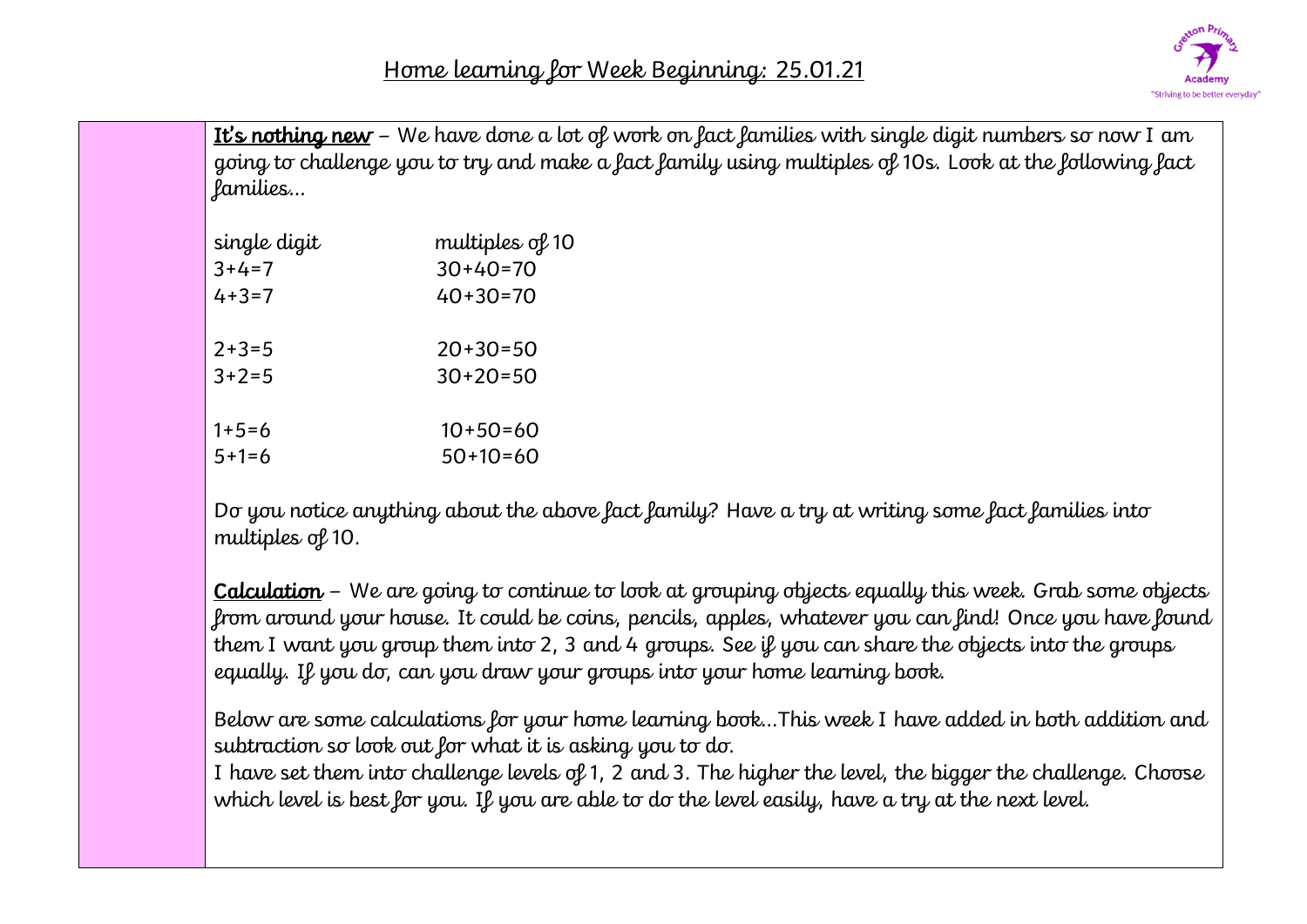

| Level 1                                                                                                                                                                                              | Level 2                                                                                                                                                                                                     | Level 3                                                                                                                                                                                                                                              |                                                                                                                                                                                                                                                                                                                                                                      |
|------------------------------------------------------------------------------------------------------------------------------------------------------------------------------------------------------|-------------------------------------------------------------------------------------------------------------------------------------------------------------------------------------------------------------|------------------------------------------------------------------------------------------------------------------------------------------------------------------------------------------------------------------------------------------------------|----------------------------------------------------------------------------------------------------------------------------------------------------------------------------------------------------------------------------------------------------------------------------------------------------------------------------------------------------------------------|
| $6 + 5 =$<br>$10 - 4 =$<br>$9 - 5 =$<br>$7 + 2 =$<br>$6 - 5 =$<br>$9 - 4 =$<br>$11 + 3 =$<br>$9 + 4 =$<br>$8 - 4 =$<br>$4 + 3 =$<br>$12 - 2 =$<br>$7 + 5 =$<br>$10 - 5 =$<br>$8 + 3 =$<br>$11 - 5 =$ | $12 + 3 =$<br>$11 - 4 =$<br>$15 - 5 =$<br>$13 + 4 =$<br>$20 - 2 =$<br>$16 - 3 =$<br>$13 + 5 =$<br>$9 + 7 =$<br>$19 - 2 =$<br>$8 + 8 =$<br>$17 - 5 =$<br>$5 + 10 =$<br>$14 + 4 =$<br>$9 - 8 =$<br>$14 + 2 =$ | $9 + \Box = 12$<br>$15 - 3 =$<br>$7 - \Box = 4$<br>$13 + 2 =$<br>$8 + \square = 15$<br>$15 - 6 =$<br>$17 + 1 =$<br>$\Box$ + 2 = 10<br>$12 - 6 =$<br>$\Box$ – 3 = 0<br>$19 - 5 =$<br>$14 + 2 =$<br>$9 + \Box = 14$<br>$20 - 10 =$<br>$\Box$ + 10 = 13 | *Remember, when you add something, start with<br>the biggest number, put it in your head and count<br>forward.<br>*Remember, when you subtract something, start<br>with the biggest number, put it in your head and<br>count back.<br>*Remember, to find the missing number you are<br>looking for the part. Perhaps you could make your<br>own number line to help. |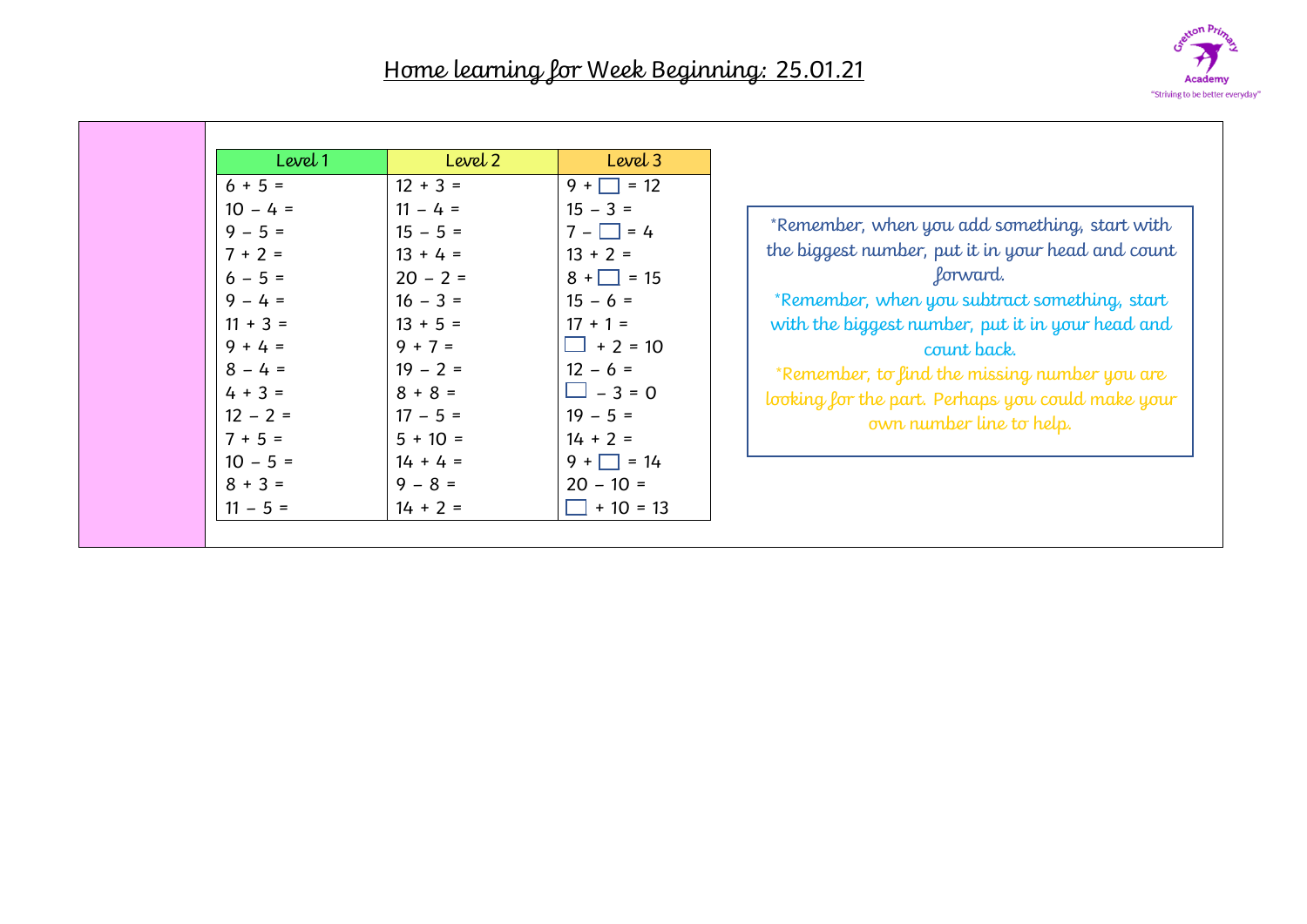

| English                                                                                                                                          |           |                                                                                                                                                                                                                                                                                                                                                                                                                                                                                                                                         |
|--------------------------------------------------------------------------------------------------------------------------------------------------|-----------|-----------------------------------------------------------------------------------------------------------------------------------------------------------------------------------------------------------------------------------------------------------------------------------------------------------------------------------------------------------------------------------------------------------------------------------------------------------------------------------------------------------------------------------------|
| 'Claude in the City'                                                                                                                             | Monday    | Today you are going to entice a reader by creating a guidebook to persuade<br>visitors to come to an art gallery. See attachment named To Entice a Reader                                                                                                                                                                                                                                                                                                                                                                               |
| by Alex T Smith.                                                                                                                                 |           | instructions for more details.                                                                                                                                                                                                                                                                                                                                                                                                                                                                                                          |
|                                                                                                                                                  | Tuesday   | Today you are doing to write a character<br>description. Look at the picture. Who does it<br>show and what are they doing? I'd like you to<br>start by describing the masked lady with as<br>many description words as possible. It might<br>be words to describe how she looks and how<br>she behaves. Once you have gathered a range<br>of descriptive words you are going to use these<br>to help you create a 'Wanted' poster. Make<br>sure you describe the masked lady in as much<br>detail as possible so that people reading it |
| Claude is a small                                                                                                                                |           | know who to look out for and what to do if                                                                                                                                                                                                                                                                                                                                                                                                                                                                                              |
| plump dog with a                                                                                                                                 |           | they see her.                                                                                                                                                                                                                                                                                                                                                                                                                                                                                                                           |
| penchant for<br>snazzy berets and<br>a bent for problem<br>solving.<br>Accompanied by<br>his sidekick Sir<br>Bobblysock, he<br>ventures into the | Wednesday | Today you are going to focus on writing questions. If you haven't already you<br>can read/ watch to the end of the story. Next week we are going to try to<br>make our own press police conference about the attempted robbery in the<br>gallery. The characters that will be involved are<br>*Police Commissioner<br>*Two security guards<br>*Museum manager<br>*Robber<br>*Mayor<br>*Claude                                                                                                                                           |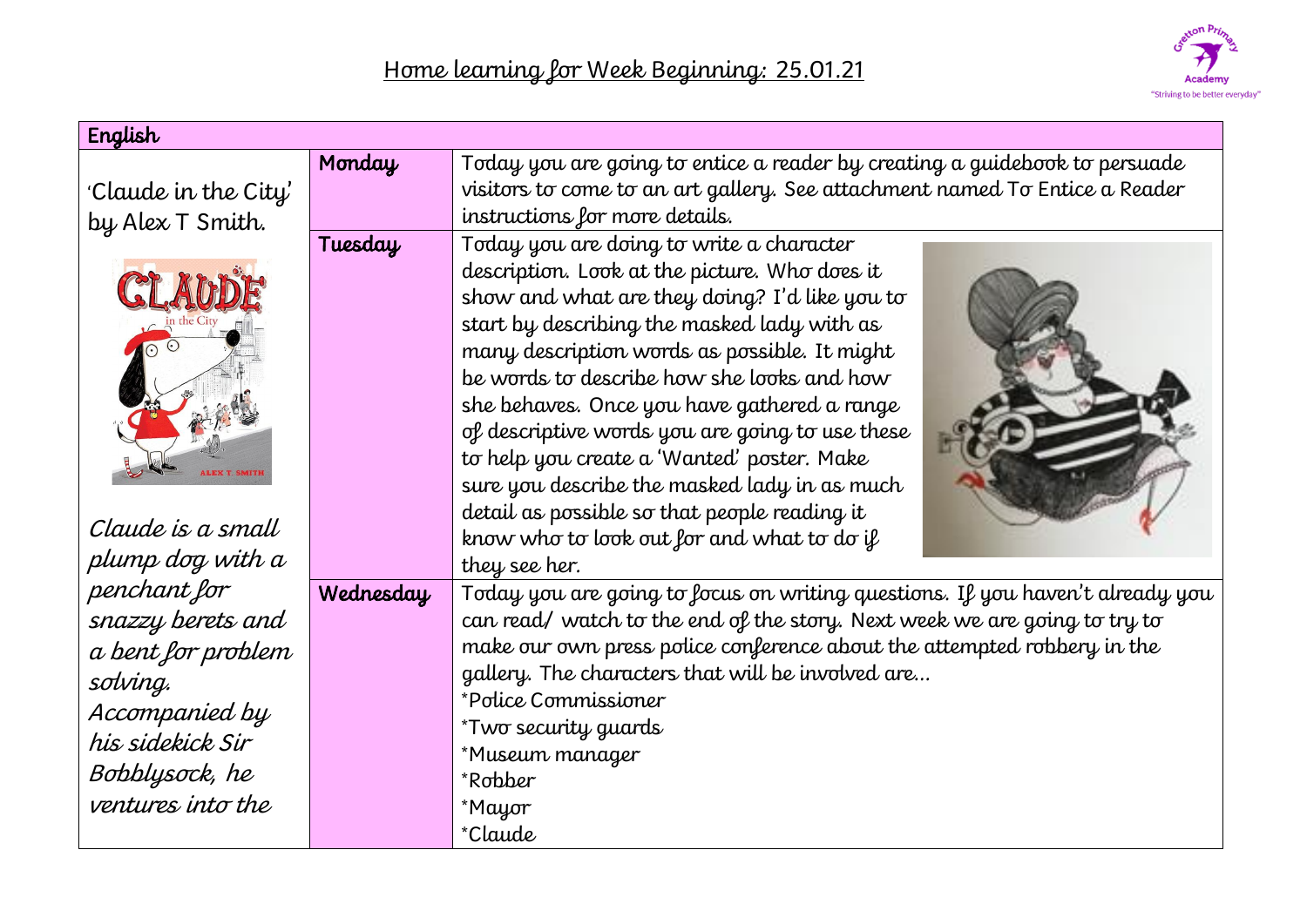

| city for an         |          | You are going to take on the role as newspaper reporter. Have a think about      |
|---------------------|----------|----------------------------------------------------------------------------------|
| adventure.          |          | what questions you might like to ask and who the question is for. Here is my     |
|                     |          | question                                                                         |
| This story is       |          | Why did you want to steal the sculptures?' $-$ Who do you think this question    |
| available to watch  |          | is to?                                                                           |
|                     |          | Have a go at writing some of your own questions and don't forget your            |
| by clicking the     |          | question mark at the end.                                                        |
| links below. They   | Thursday | Today you will be focussing on word endings -s and -es. Watch the video on       |
| are broken down     |          | BBC bitesize on the single and plural page to learn the spelling rule for -s and |
| into two parts.     |          | -es. This video on YouTube will also help you. Then I would like you to          |
|                     |          | complete the spelling worksheets activity named Adding -s and -es and Make       |
| Claude in the City: |          | it Plural. To help you, use the attachment named Plural Noun Suffixes.           |
|                     | Friday   | It's time to do some reading! Look at the attachment named Reading               |
| Introduction and    |          | Comprehension and choose which level you would like to do. There is $a$          |
| Part 1              |          | beginning, tricky and expert level. Make sure you are challenging yourself and   |
|                     |          | not finding it too easy but also don't make it too hard. Read through the sheet  |
| Claude in the City: |          | and answer the questions at the end. All the answers will be in the text so      |
| Part 2              |          | read it carefully. This activity will help you understand what you are reading   |
|                     |          | and this week it's all about winter.                                             |
|                     |          |                                                                                  |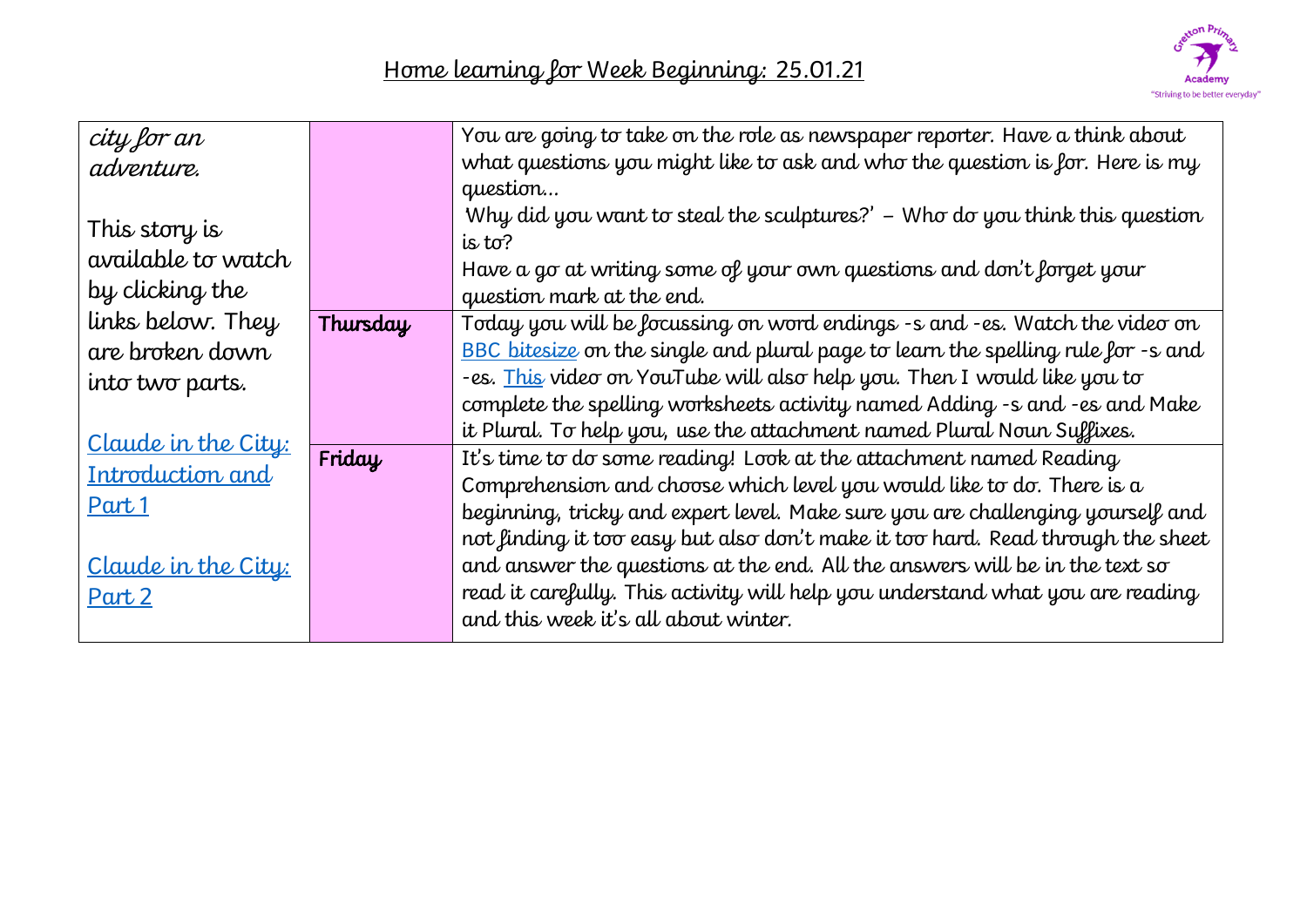

# Weekend News Writing – An independent task – you can do this all on your own like you do when you are in school. Use the sound card, capital letter card and common exception words to help you.

This weekend the weather wasn't very nice so I stayed in on Saturday and played with Maximus all day. First, we played with some playdough, which smelt delicious as I made it using hot chocolate



powder. After that we played with his football, rolling it back and forth to each other. On the TV was 'Hotel Transylvania 2' so we watched that too as we had watched the first one last weekend. This time we ate strawberry flavoured jelly with chocolate buttons. It was so scrumptious. On Sunday it stopped raining so me and my family went out for a walk. It was nice to get some fresh air. Maximus found lots of pine cones and sticks too. He would then bang the sticks on the trees to listen to the noises it would make. On Sunday evening, we had cottage pie, which definitely warmed us all up again from the walk.

# I would love to hear all about your weekend

Can you draw a picture and write some sentences to tell me all about your weekend news? Remember, if you can't remember what you did, you can make it up! If you would prefer to stick in some photos of your weekend, that would be lovely too! (Don't forget capital letters, finger spaces and full stops.)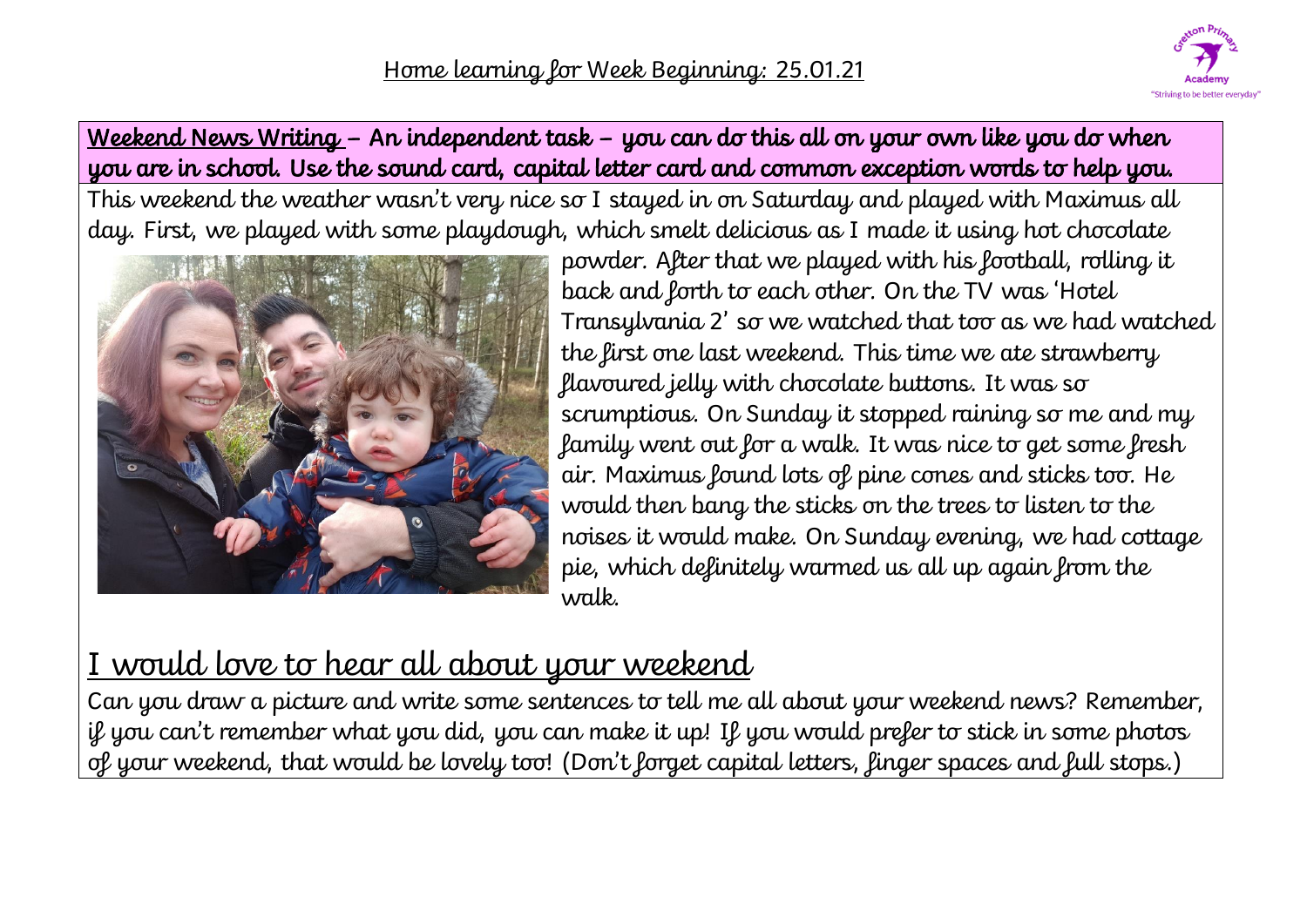

| Phonics   | Phonics with Ruth                                                                                               | <b>Phonics with Miss Lee</b> (10-15 mins)                                                                                                                                                                                                                                                                                                                                                                                                                                         |
|-----------|-----------------------------------------------------------------------------------------------------------------|-----------------------------------------------------------------------------------------------------------------------------------------------------------------------------------------------------------------------------------------------------------------------------------------------------------------------------------------------------------------------------------------------------------------------------------------------------------------------------------|
|           | Miskin (15-20 mins)                                                                                             |                                                                                                                                                                                                                                                                                                                                                                                                                                                                                   |
| Monday    | ire<br>Watch and practice Set 3<br>Speed Sound and Spellings<br>on Ruth Miskin's YouTube<br>$channel - 9.30$ am | Today you are going to recap on your speed sound<br>knowledge and learn the 'au' sound. Watch the<br>video Miss Lee to find out more.<br>au                                                                                                                                                                                                                                                                                                                                       |
| Tuesday   | ear<br>Watch and practice Set 3<br>Speed Sound and Spellings<br>on Ruth Miskin's channel                        | Let's recap from yesterday. What sound did we learn yesterday? You've<br>guessed it! It's 'au' - Paul the Astronaut. Can you remember any of the<br>words we learnt yesterday with the 'au' sound in. Perhaps you can think<br>of some more. Can you write these down in your home learning book.<br>Create your own sentence using the 'au' sounding words and write it in<br>your neatest handwriting. Login to <b>Education City</b> and play the game<br>named Autumn Launch. |
| Wednesday | ure<br>Watch and practice Set 3<br>Speed Sound and Spellings<br>on Ruth Miskin's channel                        | We are still learning the sound 'au' - Paul the Astronaut. Have a go at<br>the activity called Autumn Launch - Phonics. This game will have the<br>'au' sound that we have been learning this week. See if you can read the<br>words and if you land on the bugs, read the sentences. Have fun!                                                                                                                                                                                   |
| Thursday  | Red words<br>Watch and practice reading<br>the red words on Ruth<br>Miskin's channel                            | We know that 'aw' is also the same sound as 'au' so can you work out<br>the difference. Work through the worksheet named Polly wants a Cracker<br>and see if you can decide which sound is the correct one for the spelling.                                                                                                                                                                                                                                                      |
| Friday    | Hold a sentence<br>Watch and practice holding<br>a sentence on Ruth Miskin's<br>channel                         | Watch the Long Vowel au and aw video on YouTube. When you see the<br>word with the au or aw sound, sound it out with the alphablocks. Finish<br>the week off by login into <b>Phonics Play</b> and playing Obb and Bob. Make<br>sure you select the 'au' sound.                                                                                                                                                                                                                   |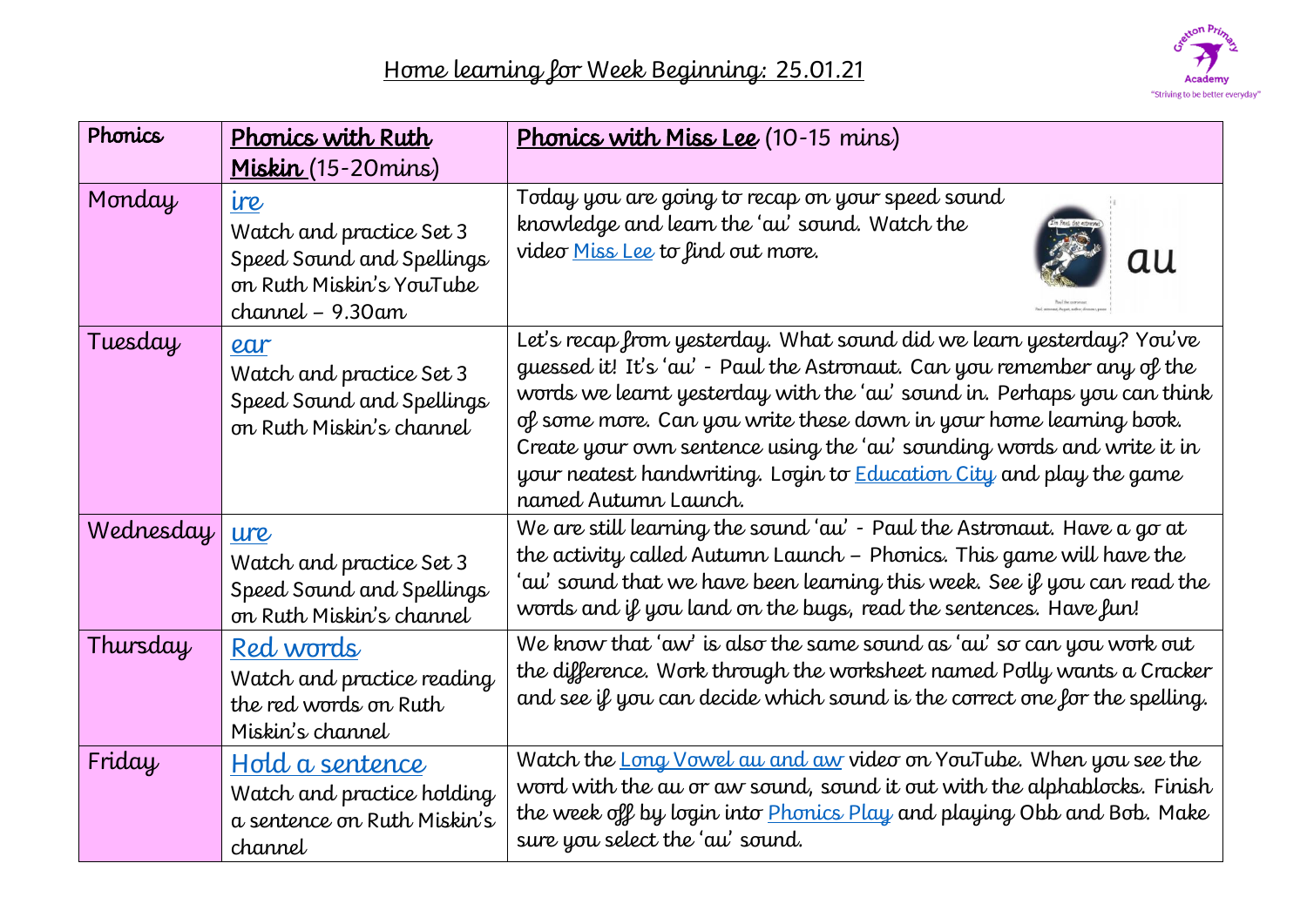

#### Handwriting

Practise forming your letters correctly. Can you write your spellings in your neatest handwriting? Can you copy a sentence from your favourite story book and write it in your best handwriting? Perhaps you could think of your own sentence to write. You could even ask a grown up to give you a sentence to hold in your head like to we do in phonics.







# Caterpillar Letters Ladder Letters One Armed Robot Letters Monster Zig Zag Letters



Handwriting tips: \*Write on the lines \*Write your letters all the same size \*Make your writing smaller \*Write the portion of the letter that sits below the line correctly

Don't forget that number formation is just as important. I have attached a number formation worksheet for number 0-9 and 10-20 for you to practise. If you don't want to do it on the worksheet, perhaps you can practise it straight into your home learning book. Use [Doorway Letter and Number Formation](https://www.doorwayonline.org.uk/activities/letterformation/) to help you.

## Online Handwriting Activities

[Trace to the Beat](https://www.abcya.com/games/letter_trace)

Watch [BBC bitesize handwriting](https://www.bbc.co.uk/bitesize/topics/zgjj6sg) to remind yourself of the handwriting families.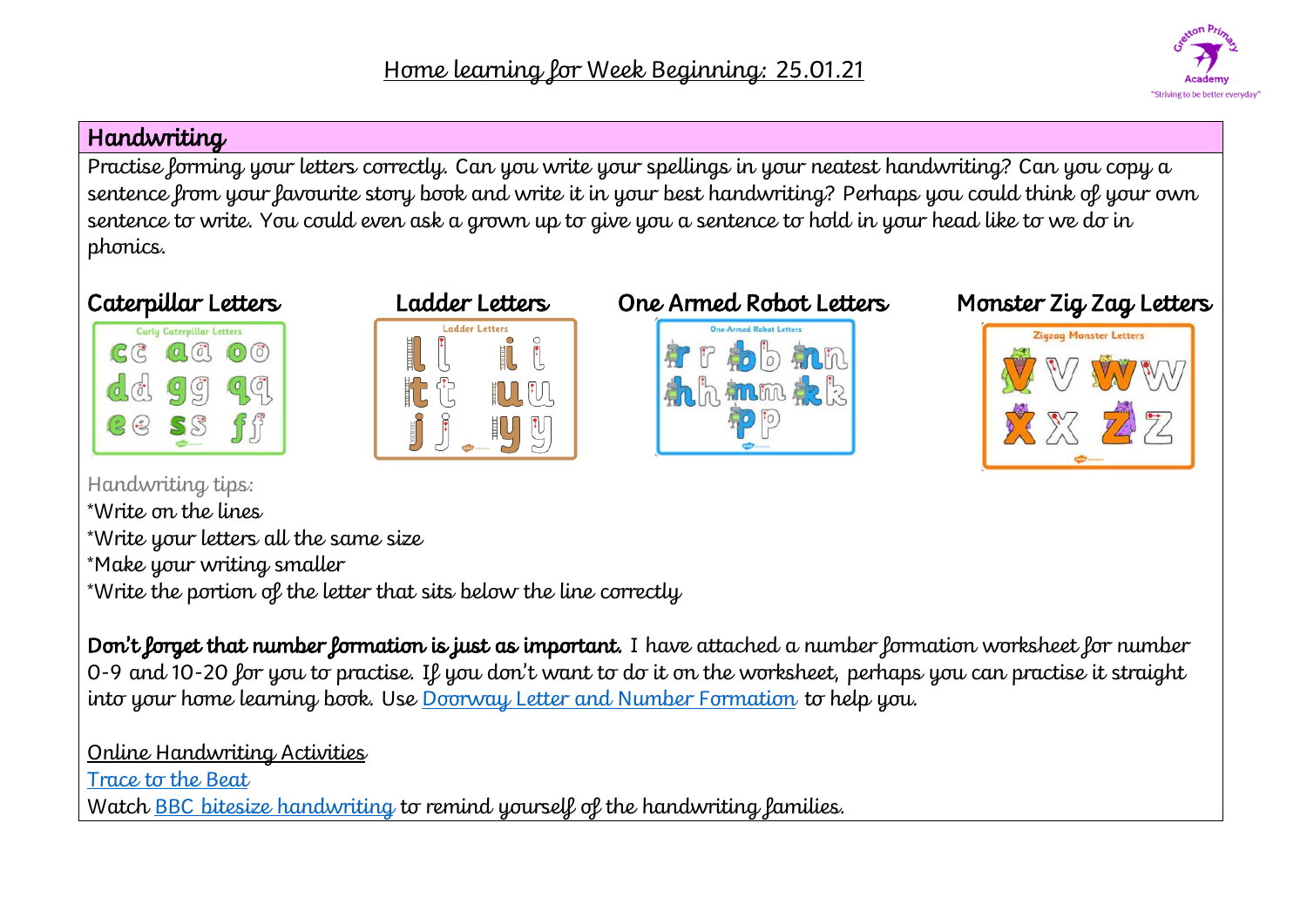

| This Week's Spellings – flossy sound – ff                                             |                                                                                                                            |        |        |         |  |
|---------------------------------------------------------------------------------------|----------------------------------------------------------------------------------------------------------------------------|--------|--------|---------|--|
| stuff                                                                                 | cliff                                                                                                                      | puff   | bluff  | whill   |  |
| muffin                                                                                | traffic                                                                                                                    | coffee | waffle | giralle |  |
|                                                                                       | Spelling Rule - Flossy sounds are usually spelt as ff, ll, ss, zz and ck if they come straight after a single vowel letter |        |        |         |  |
|                                                                                       | in short words. (Exceptions: if, pal, us, bus, yes.)                                                                       |        |        |         |  |
|                                                                                       | To help you with your spellings this week, you will need to learn a few things about flossy sounds.                        |        |        |         |  |
|                                                                                       | *First watch this video about what a flossy sound is.                                                                      |        |        |         |  |
|                                                                                       | *Next watch this video about vowel sounds.                                                                                 |        |        |         |  |
|                                                                                       | *Finally watch this video to understand what a syllable is.                                                                |        |        |         |  |
| <u>Online spelling game:</u><br>we are practising the $\mu$ sound.                    | Spelling Snowball – Can you click on the correct snowflakes to create a word from the list? Don't forget that this week    |        |        |         |  |
|                                                                                       | <u>Don't forget to learn your common exception words.</u>                                                                  |        |        |         |  |
|                                                                                       | Tricky Word Slam - Choose a small number of common exception words and write them down in separate pieces of               |        |        |         |  |
|                                                                                       | paper. Ask a grown up to say the words out loud and you have to beat them by                                               |        |        |         |  |
| 'slamming' the correct word. Keep introducing a new word to the pile to make the game |                                                                                                                            |        |        |         |  |
| harder. Watch out though as a grown up might trick you and say a word that isn't in   |                                                                                                                            |        |        |         |  |
| your pile. If you can recognise it's not in the pile, you win the point!              |                                                                                                                            |        |        |         |  |
| Login to <b>Education City</b> to play the game named Stig Spellings Adventure.       |                                                                                                                            |        |        |         |  |

You can also challenge yourself by working through the worksheet named Common Exception Worksheet. See if you can spot the correct spelling and colour it in.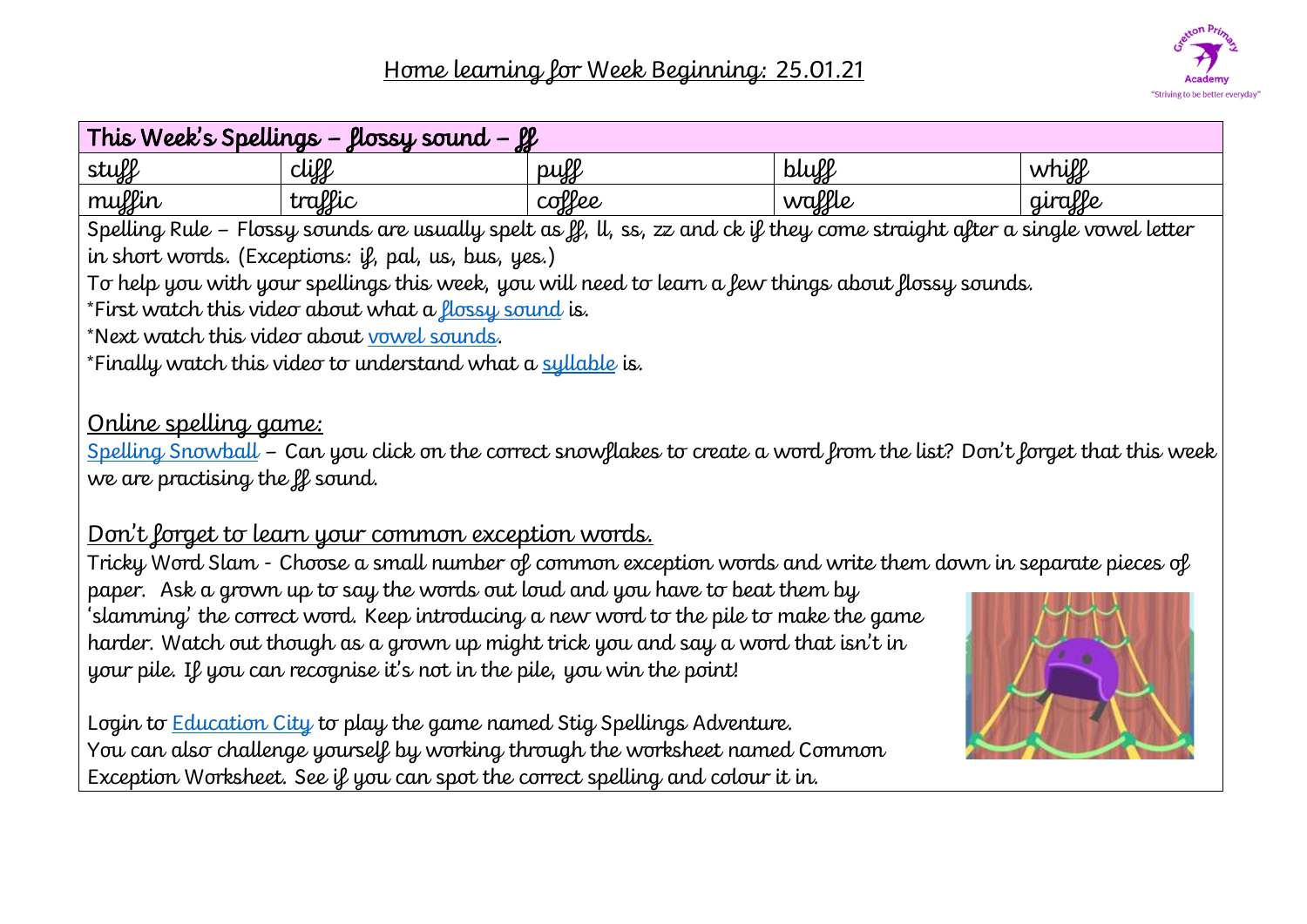

| <b>Reading</b> - Spend at least 15 minutes every day reading your book for pleasure. Curl up on the sofa or in                               |  |
|----------------------------------------------------------------------------------------------------------------------------------------------|--|
| bed under the quilt and dive into a good book!                                                                                               |  |
| If you would like to listen to a story you can choose a book from <u>audible books</u> .                                                     |  |
| https://worldstories.org.uk/lang/english<br>Here are some online books for you to read in case you have run out of books to read at<br>home! |  |

# Afternoon Learning

| Monday             | Tuesday                | Wednesday                | Thursday                                   | Friday         |
|--------------------|------------------------|--------------------------|--------------------------------------------|----------------|
| ICT - Purple Mash  | ICT - Purple Mash      | ICT - Purple Mash        | ICT - Purple Mash                          | ICT - Purple   |
|                    |                        |                          |                                            | <u>Mash</u>    |
| P.E.               | Science                | <u>P.E</u>               | <u> Topic: The Great Fire of London</u>    | Art            |
| Join Joe Wicks     | How do we look         | Join Joe Wicks           | Play London's burning on BBC teach. DO     | Great Fire of  |
| with his PE        | after our ears?        | with his PE              | you know this well known song? Can you     | London         |
| sessions available | You are going to       | sessions available       | sing along? What do you think we are       | Marble Paper   |
| live from his      | follow the Oak         | live from his            | going to be learning about today in our    | Art.           |
| YouTube channel    | Academy link, do the   | YouTube channel          | topic?                                     | In today's art |
| (You may want      | quiz and make the      |                          | Today we are going to look at how the fire | lesson you     |
| to do this before  | poster. There are also | <b>Youth Sport Trust</b> | started and a timeline of the events.      | are doing to   |
| phonics at         | some challenge         | are also providing       | Watch the YouTube video called During the  | be painting    |
| $9.00$ am $)$      | questions for you to   | some PE activity         | Great Fire of London.                      | with shaving   |
|                    | try. Remember to let   | ideas at home.           | Using the information from the video, have | foamthat       |
| If you fancy a     | me know how you        |                          | a little think about the following         | rightshavin    |
| change from Joe    |                        |                          | questions                                  | g foam! You    |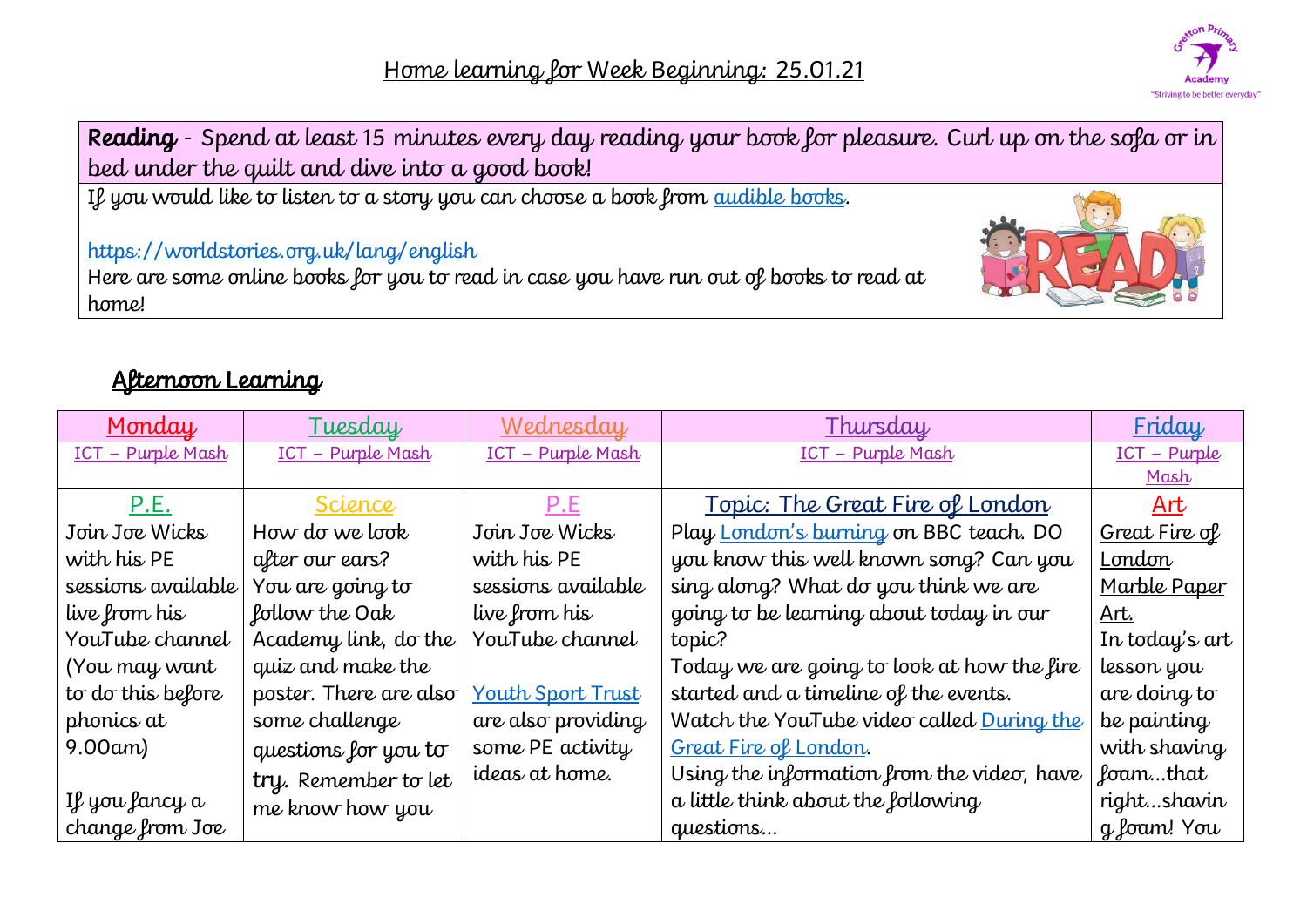| wicks, why not           | get on. See         |                     | When did the fire start and where? Who           | are also going |
|--------------------------|---------------------|---------------------|--------------------------------------------------|----------------|
| try Cosmic Kids.         | attachment sheet    |                     | owned the place where the fire started?          | to look at     |
| Music                    | named Science       | P.S.H.E.            | How did the fire start? We know that the         | what the       |
| I would like you         | Activity for more   | Responsibility is   | fire spread rapidly but can you explain          | houses looked  |
| to watch on              | information.        | one of our school   | two reasons why? How many days did the           | like around at |
| YouTube the              |                     | values and a very   | fire last? Why couldn't the people put the       | the time of    |
| story called <u>'The</u> | Additional Science: | important one.      | fire out on the first day? How did the fire      | the fire in    |
| Music in Me.'            | Had fun growing a   | Look at the picture | end?                                             | 1666. To find  |
| After you have           | rainbow? Why not    | in the attachment   | In history, we try to put events in order to     | out more, see  |
| watched it, can          | try another         | named The           | help us understand what happened. Use            | the            |
| you remember             | experiment? See     | Smartest Giant in   | the attachment called Great fire of London       | attachment     |
| which musical            | attachment named    | Town. Read the      | Timeline Activity to cut out and stick the       | named Art      |
| instruments were         | Fruit Sweets Colour | passage in the      | events in the right order.                       | Plan.          |
| played in the            | Mixing.             | picture and look at | Now that you know more about the events          |                |
| story? Which             |                     | the questions       | of the fire and have a timeline to help you,     |                |
| instrument did           |                     | underneath. Talk    | I would like you to create a newspaper           |                |
| Sam have in the          |                     | about whether he    | report telling everyone about the fire. You      |                |
| end? Where did           |                     | is being            | might want to stain it in coffee to make it      |                |
| he find the              |                     | responsible. Based  | look like an old newspaper.                      |                |
| music? Now I             |                     | on your thoughts,   | Here are some tips, you could also look at       |                |
| would like you to        |                     | create a poster     | a real newspaper to see which features           |                |
| find and play            |                     | about hand          | you need to include                              |                |
| your favourite           |                     | washing.            | Give your article a catchy headline<br>$\bullet$ |                |
| song. Using the          |                     |                     | Write an introductory paragraph<br>$\bullet$     |                |
| body percussion          |                     |                     | summing up the story. Think: what?               |                |
| that you learnt          |                     |                     | who? when? where? how?                           |                |
| about last week,         |                     |                     |                                                  |                |
| can you keep to          |                     |                     |                                                  |                |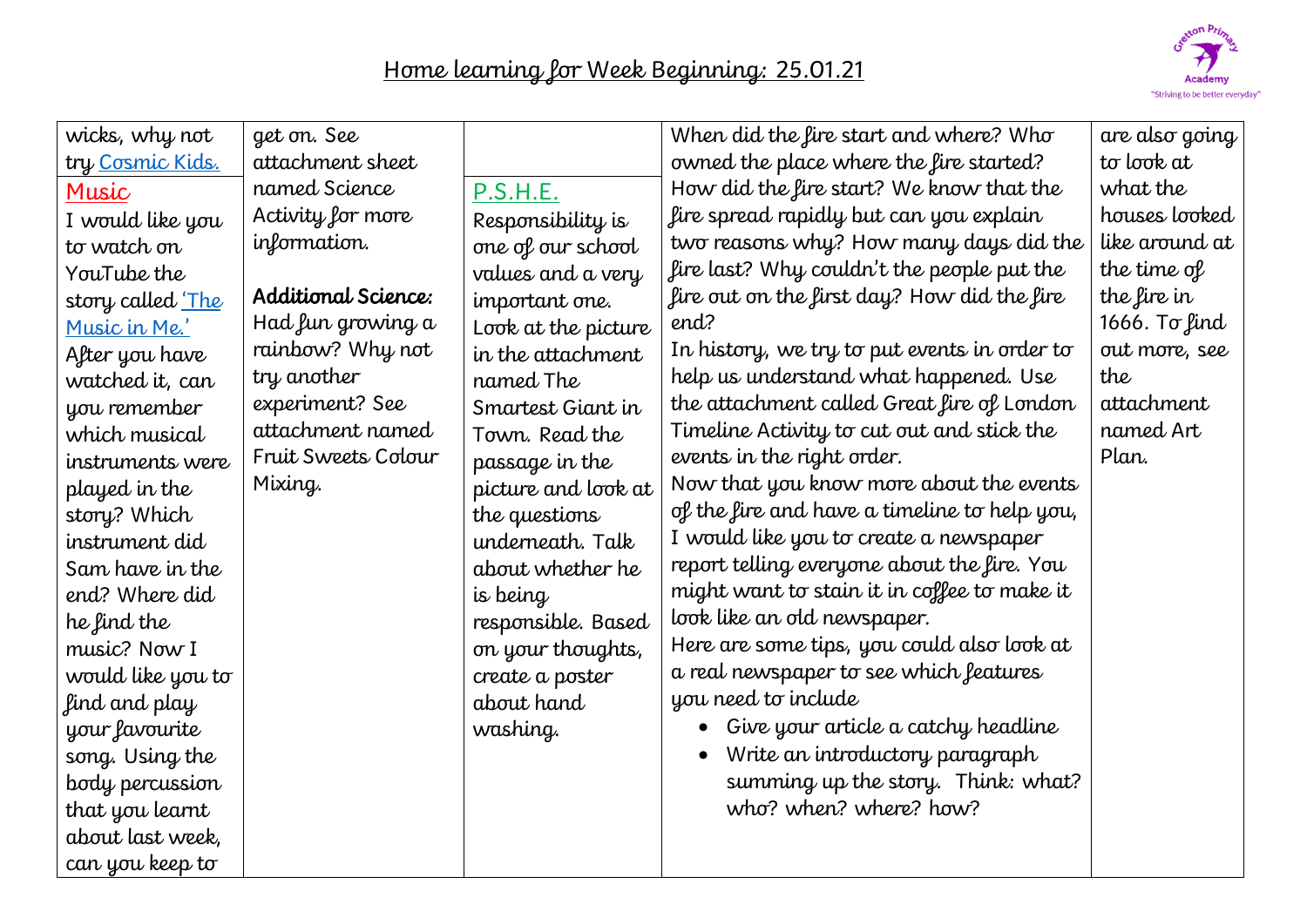

| the beat of the<br>song. You can<br>clap your hands,<br>tap your toes or<br>even play a<br>musical<br>instrument if you<br>have one.<br>Perhaps you can<br>record this and<br>email it across. | $\bullet$ In the main part include facts and<br>make sure that the events are<br>chronological<br>• Write quotes from eye witnesses<br>$\bullet$ In the final paragraph sum up the<br>events<br>Include the reporter's name - yours!<br>To learn more about the fire, you can play<br>the game called 'The Great Fire of London'.<br>Finish by watching the song about the<br>Great Fire on YouTube. Can you join in<br>with the actions? |
|------------------------------------------------------------------------------------------------------------------------------------------------------------------------------------------------|-------------------------------------------------------------------------------------------------------------------------------------------------------------------------------------------------------------------------------------------------------------------------------------------------------------------------------------------------------------------------------------------------------------------------------------------|
|                                                                                                                                                                                                | Alternatively you can watch a video on<br>Oak Academy called How did the Great fire<br>of London begin? and complete the tasks<br>set.                                                                                                                                                                                                                                                                                                    |